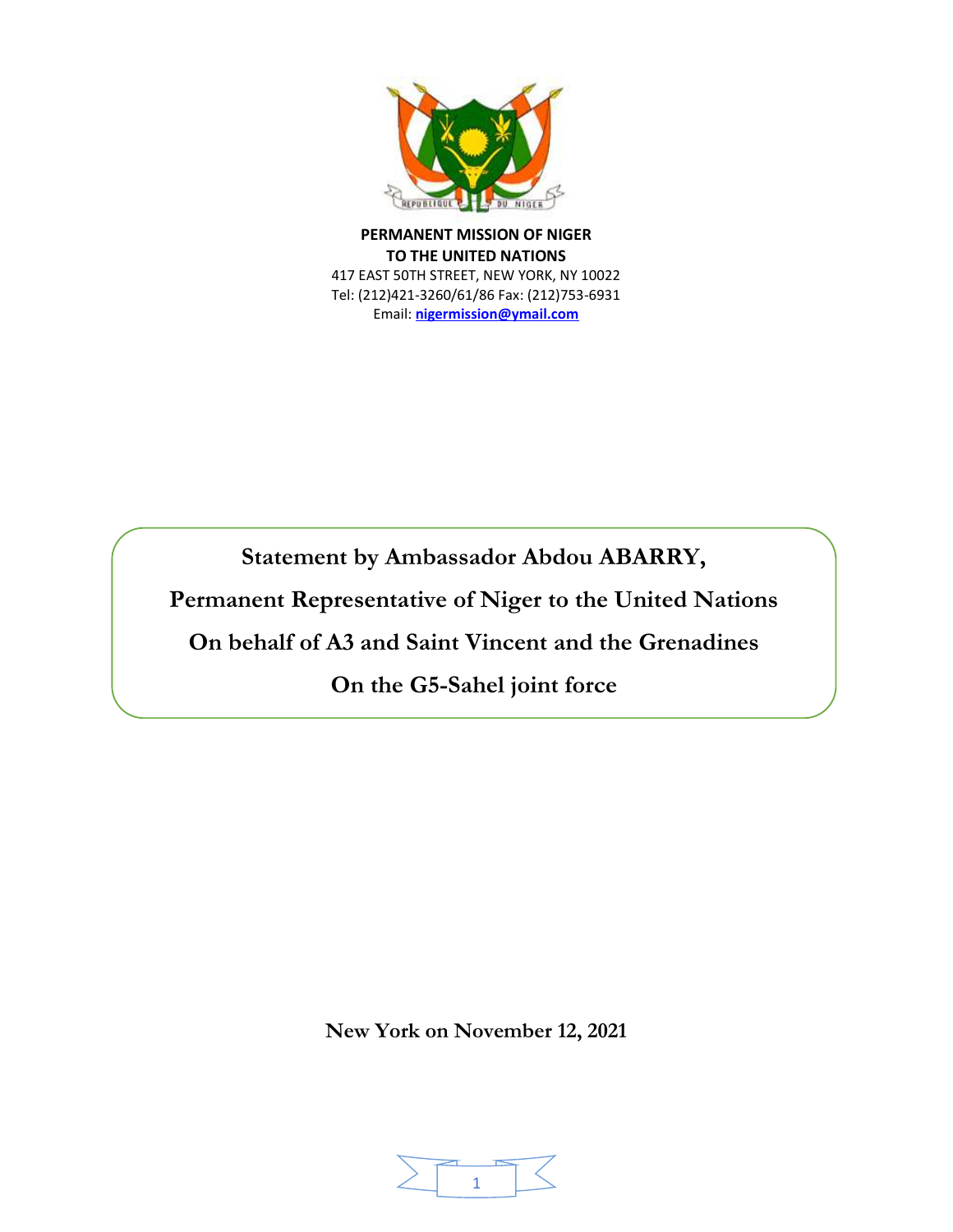## **Thank you, Mr. President,**

I would like, on behalf of the A3+1, namely Kenya, Tunisia, Saint Vincent and the Grenadines and Niger, to thank Mr. Jean-Pierre Lacroix, Under-Secretary General for Peace Operations, for his presentation.

We also thank the Permanent Representative of Chad, H.E. Ms. Aziza Baroud for her participation in today's briefing on behalf of the current Chair of the G5 Sahel, and .........

## **Mr. President,**

The importance and usefulness of the G5-Sahel Joint Force is no longer in question as a tool in the fight against terrorism and other forms of criminality that are rampant in the Sahel region, particularly in the face of the resurgence of attacks by Armed Terrorist Groups against civilian populations, the latest of which occurred on November 2 in western Niger.

The A3+1 condemns these cowardly and barbaric attacks on defenseless civilians and extends its condolences to the people and government of Niger for this latest tragedy.

In light of this situation, we welcome the increase in the number and pace of Joint Force operations, which are becoming more and more successful, as well as the operationalization of its police component. The execution of Operations, code-named "SAMA" and "Serres d'Aigles," are an encouraging illustration in this regard.

This deterioration in the security situation, the reduction in the number of Barkhane Force and Chadian contingent elements in the Central Sector, and the expected flow of combatants and small arms due to the withdrawal of foreign combatants from the Libyan theater, highlight the urgency and

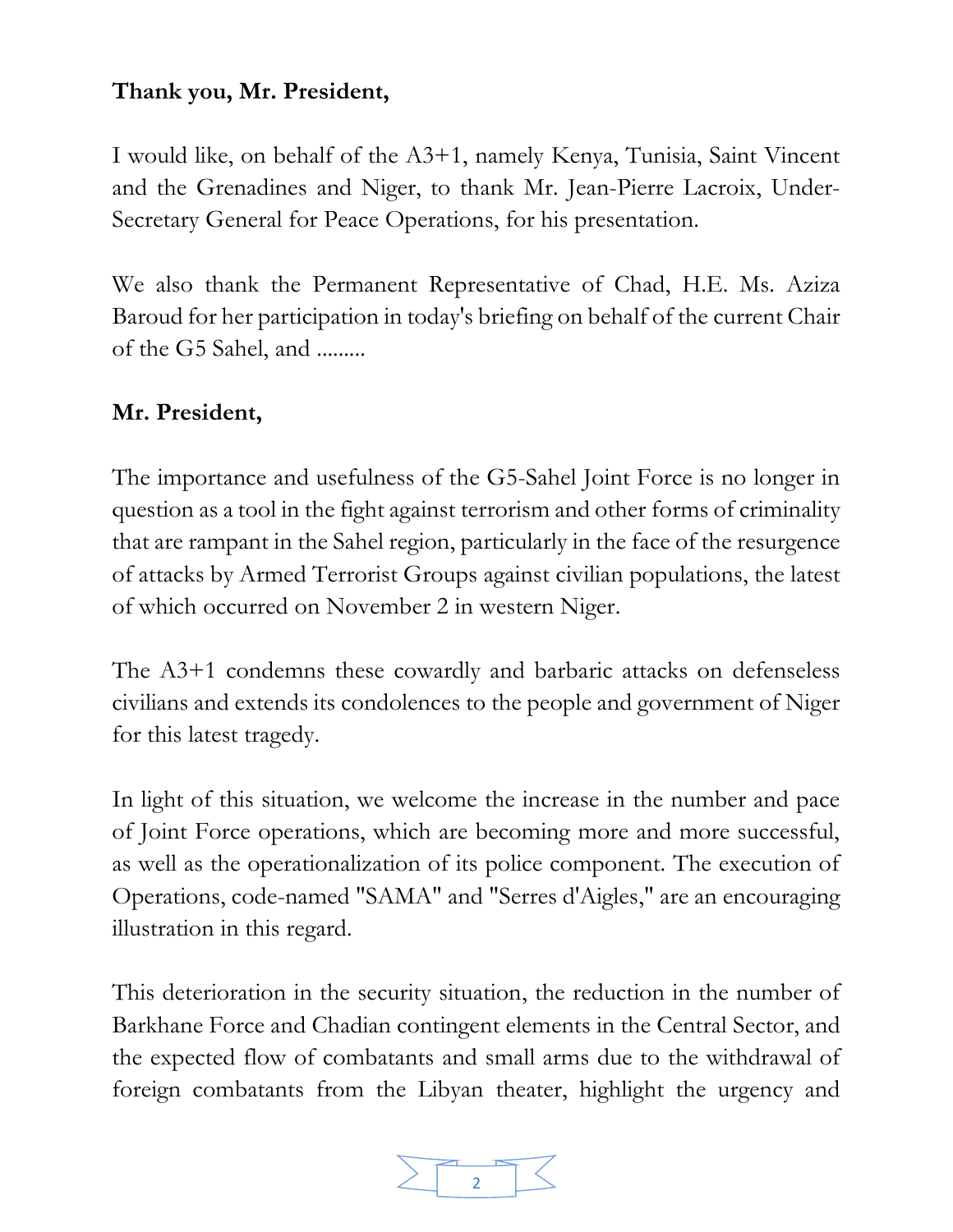necessity for the G5-S Force, MINUSMA, and allied international forces to make adjustments to better secure the population from the activities of armed groups.

# **Mr. President,**

The A3+1 take note of the report of the Secretary General under review and his letter dated October 4, 2021 on options for supporting the Joint G5- Sahel Force (FC G5-S).

We fully share the Secretary General's conviction that the creation of a UN Support Office dedicated to the G5-S CF remains the most appropriate option, as it has the advantage of providing the Force with predictable funding, strengthening its operational planning capacity, and providing it with a Human Rights Protection Framework.

In view of the multiple challenges mentioned above, which the Joint Force must face, it is no longer time for procrastination as to the support options of the international community for the G5-Sahel countries, which have and continue to demonstrate a strong commitment and political will to fight terrorism and transnational organized crime, which, moreover, constitute serious threats to peace and international security.

The A3+1 welcomes the fruitful exchanges that the members of the Security Council had with the authorities and the Commander of the G5-Sahel Force during their recent visit to Mali and Niger. We hope that the lessons learned from these meetings will have helped to dispel the few reservations expressed by some delegations about the option of setting up the Support Office dedicated to the Joint Force.

## **Mr. President,**

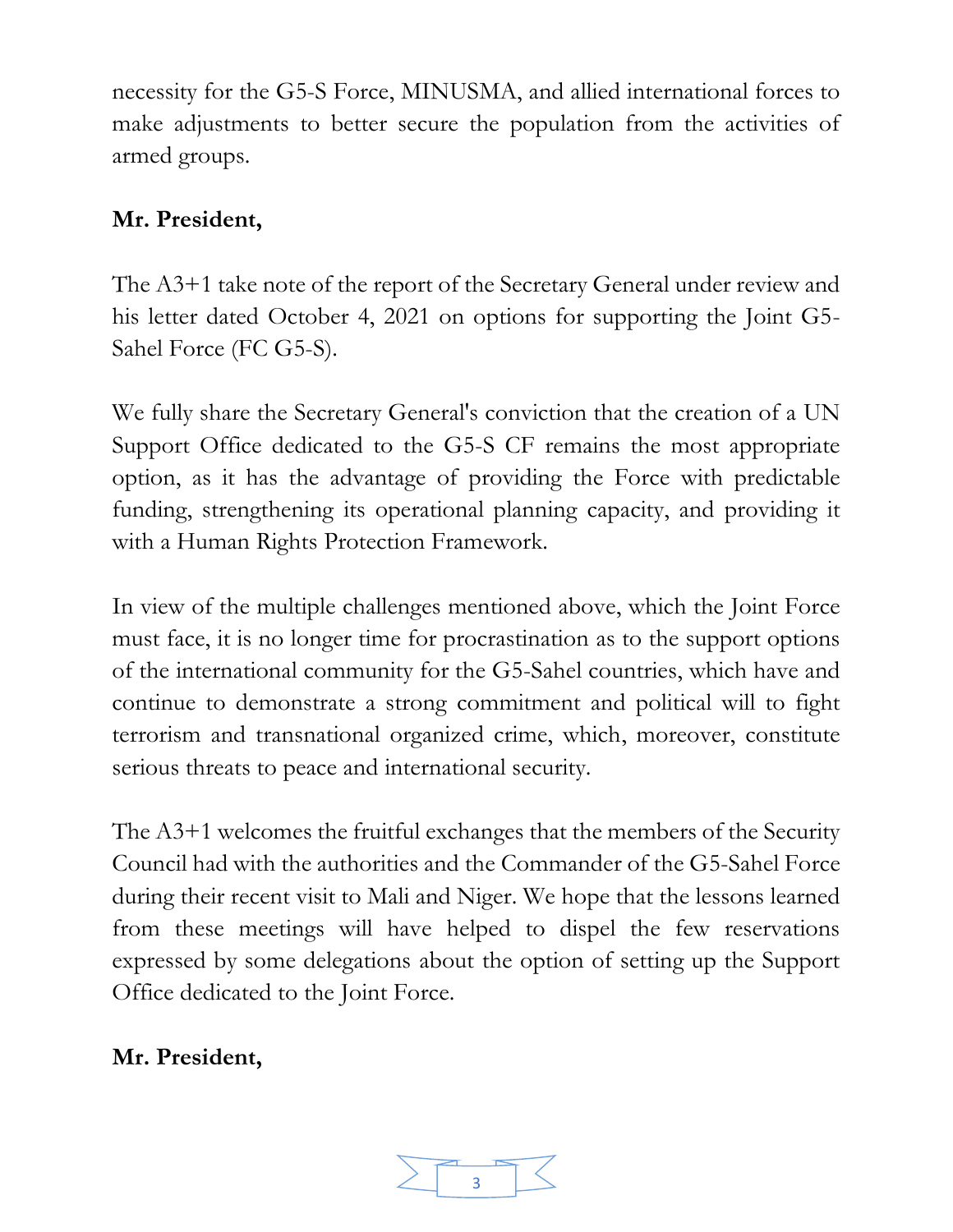The A3+1 welcome the crucial support provided by MINUSMA to the Joint Force, including in Mali, in the context of the stabilization and gradual restoration of the authority of the State and the integrity of its territory, particularly in the center and north of the country.

With respect to the implementation of the Human Rights Compliance Framework, the significant progress made by the Joint Force in developing and implementing the Human Rights and IHL Compliance Framework is to be commended, including the establishment of the Mechanism for Identification, Monitoring and Analysis of Civilian Casualties (MISAD) and the integration of provost components into all combatant units of the Joint Force, as noted by the Secretary General in his report. In this regard, the A3+1 commend the Office of the High Commissioner for Human Rights (OHCHR) and the International Committee of the Red Cross (ICRC) for their support to the Force in this area.

# **Mr. President,**

Given the complexity of the challenges faced by Sahelian states, the response to insecurity must not only be military force; it must be holistic. As we have repeatedly emphasized, there is a relationship between development and security in this region where these phenomena interact with each other in a feedback loop. It is therefore crucial to address the root causes of insecurity in order to achieve lasting peace and stability in the region. In this regard, a coherent and coordinated implementation of UN System interventions, in support of national governments' efforts in the areas of socio-economic development, will be fundamental.

We therefore call on all development partners of the G5 Sahel countries to keep their commitment to fill the funding gap of the Development and Security Strategy (DSS) and its Priority Investment Program (PIP), which focuses on governance, resilience, security, and infrastructure.